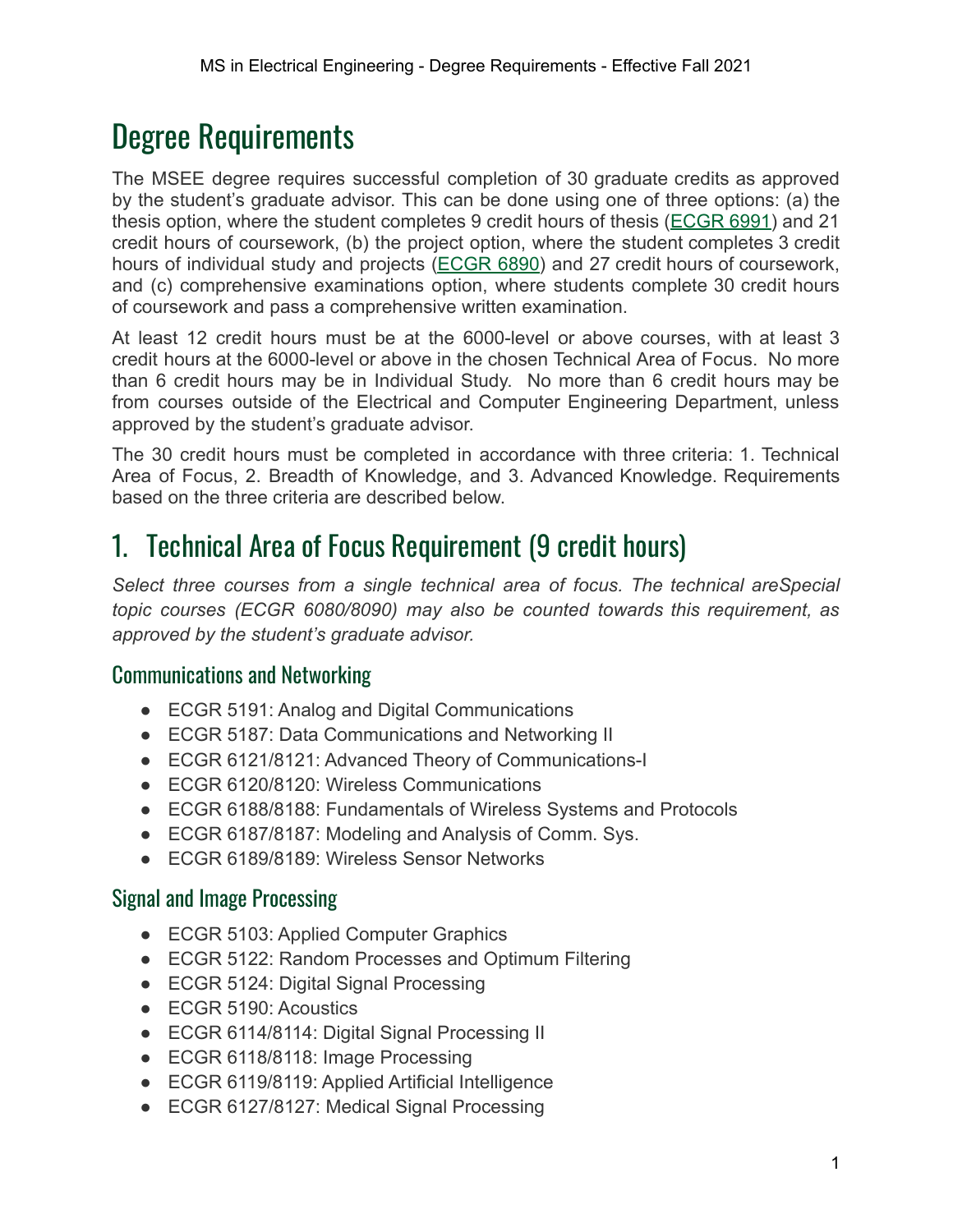#### Controls and Robotics

- ECGR 5111: Control Systems I
- ECGR 5112: Nonlinear Analysis
- ECGR 5124: Digital Signal Processing
- ECGR 5161: Control of Robotic Manipulators
- ECGR 5196: Introduction To Robotics
- ECGR 5412: Principles of Digital Control Systems
- ECGR 6111/8111: Linear Systems Theory
- ECGR 6115/8115: Optimal Control Theory I

#### Electromagnetics, Antennas, and RF

- ECGR 5121: Antennas
- ECGR 5123: Advanced Electromagnetic Field Theory
- ECGR 5261: Microwave Circuit Design I
- ECGR 6264/8264: RF Design

#### Electronic Devices and Systems

- ECGR 5125: Found of Optical Engineering
- ECGR 5132: Analog Integrated Circuits Design
- ECGR 5136: Solid State Microelectronic Devices II
- ECGR 5431: Linear Integrated Electronics
- ECGR 6132: Advanced Semiconductor Device Physics

### Power Systems

- ECGR 5104: Computational Methods in Power Systems
- ECGR 5142: Power Generation, Operation, and Control
- ECGR 5171: Intro to Energy Systems
- ECGR 5172: Energy Markets
- ECGR 5193: Power System Analysis I
- ECGR 5194: Power System Analysis II
- ECGR 6144/8144: Electric Power Distribution Systems I
- ECGR 6145/8145: Electric Power Distribution Systems II
- ECGR 6147/8147: Power System Stability and Control
- ECGR 6173/8173: Power Quality
- ECGR 6190/8190: Smart Grid: Characteristics, Design, and Analysis

#### Power Electronics and Machines

- ECGR 5144: Power Electronics I
- ECGR 6197/8197: Power Electronics II
- ECGR 5195: Electrical Machines
- ECGR 6199: Dynamics and Control of AC Drives